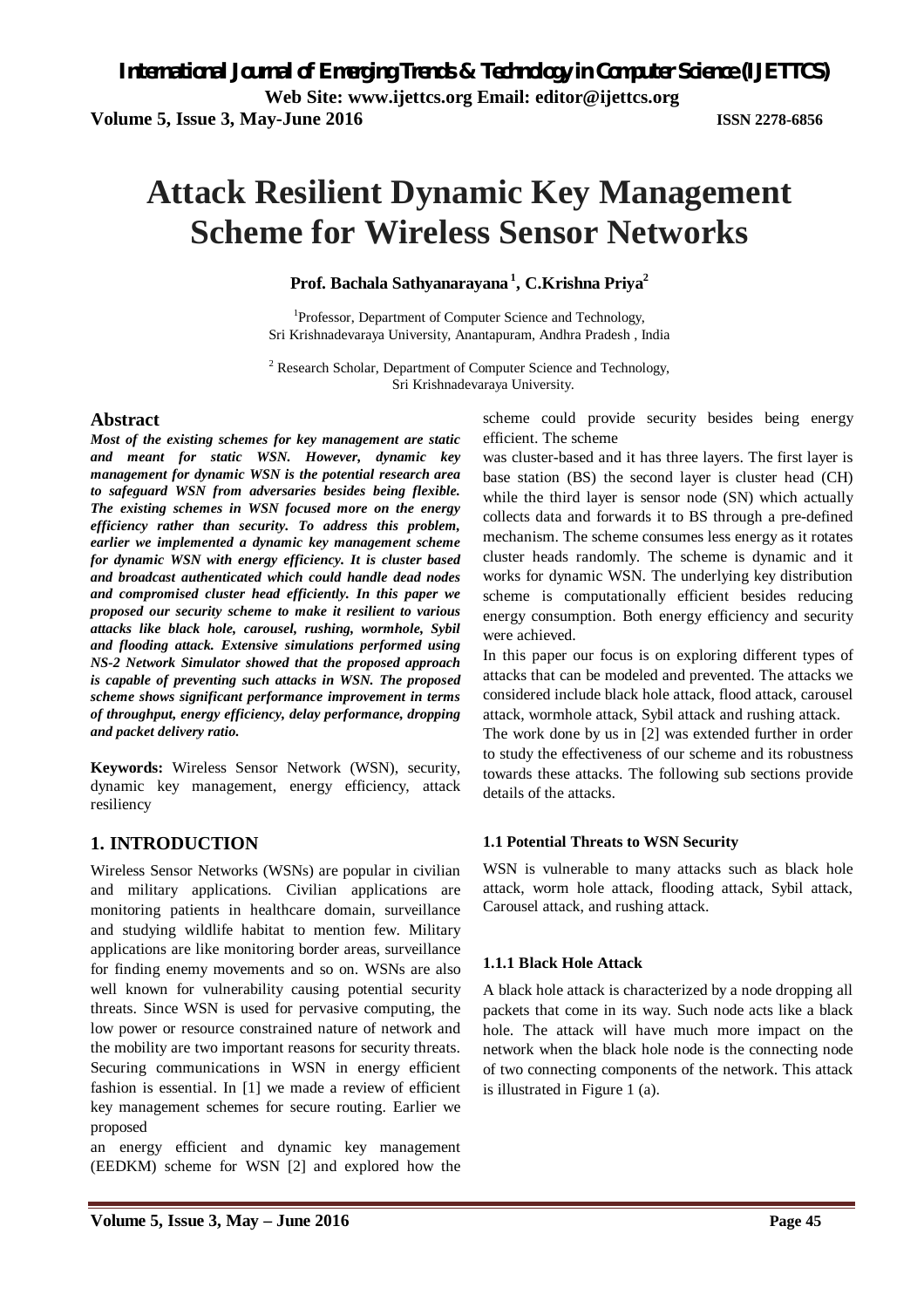



**Figure 1**-Shows black hole attack (a) [3] and flooding attack (b) [4]

#### **1.1.2 Flooding Attack**

As shown in Figure 1 (b), it is an attack in which a node floods network with message claiming that the path through it is a high quality route. Believing it, every node tries to send their packets through this node. In the process, some nodes might send packets with destination are not in the reach of attacker node as the attacker node convinces that all nodes are its neighbors. Moreover the traffic generated by the attacker node is not genuine.

#### **1.1.3 Rushing Attack**

Generally, before sending data to destination a node establishes route with the destination. A RREQ message is broadcasted by sender node to its neighborhood. Valid routes come back to the source with RREP with correct route information. However, some protocols follow mechanism known as duplicate suppression which is exploited by adversaries to launch rushing attack. Rushing attack is an attack in which an attacker forwards with RREP with malicious intentions on behalf of a legitimate node without following proper procedure. The attacker node filters packets before sending to correct node. Therefore it appears from outside that everything is done as per protocol. However, the attacker node really caused delay in data transmission. This attack is illustrated in Figure 2 (a).



**Figure 2** Rushing attack (a) [5] and carousel attack (b) [6]

#### **1.1.4 Carousel Attack**

As shown in Figure 2 (b), it is an attack which causes unnecessary traffic in network causing energy depletion. Malicious node makes a loop in routing where packets are flows through the routes iteratively before they are sent to destination finally. This attack causes lot of network traffic thereby causing reduction of energy levels in the network. This leads to reduction of lifetime of network.

#### **1.1.5 Wormhole Attack**

It is an attack in which an adversary captures data packets at one node of the network (origin of the packets) and tunnels the packets to a destination point. From the destination point, the adversary retransmits the data to neighborhood nodes as shown in Figure 3.



**Figure 3** – Shows wormhole attack [20]

This kind of attack can be launched without actually compromising a node in the network. Its success is based on the strength of the cryptographic primitives being used in the network. Hence it is difficult to detect such attacks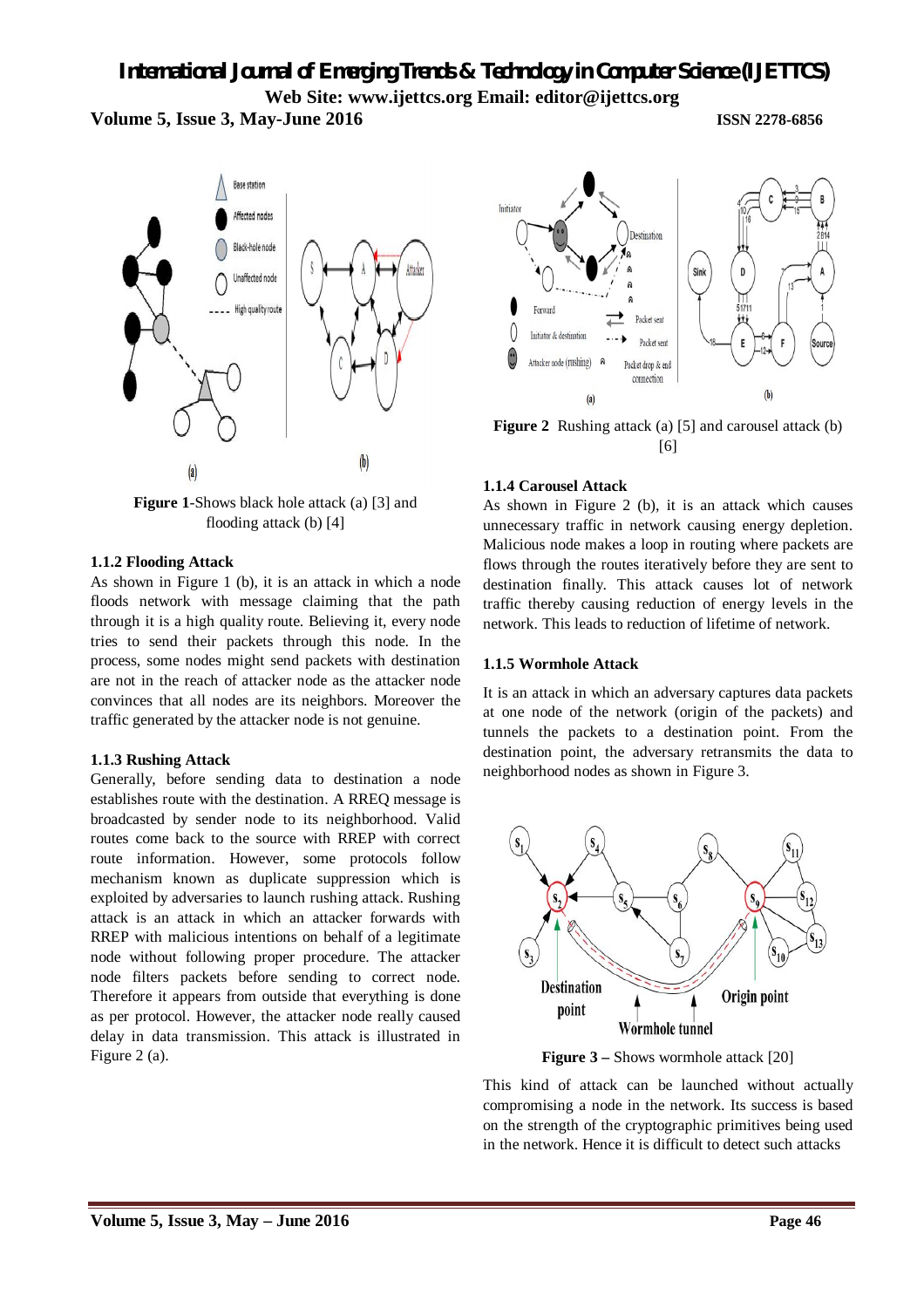#### **1.1.6 Sybil Attack**

It is an attack in which a malicious node is able to forge many identities illegally as shown in figure 4. Thus the malicious node is capable of creating misjudgments among the legitimate nodes in the network. Especially in WSN Sybil attacks are very harmful. Stated differently the Sybil attack is the process of forging identities of nodes in WSN. Here a Sybil node is nothing but the additional identity of misbehaving node [19].



**Figure 4-** Malicious node announcing its multiple identities

Our contributions in this paper are described here. We enhanced our key management scheme [2] to validate its robustness against the aforementioned attacks. We proposed and implemented various approaches to counter the attacks and ensure that the WSN with our scheme remains secure. Our extensive simulations using NS2 reveal that the proposed defence mechanisms that work with our key management scheme are robust to the attacks mentioned above. The remainder of the paper is structured as follows. Section II reviews relevant literature on key management schemes and attacks in WSN. Section III presents the proposed mechanism to defend various kinds of attacks. Section IV presents simulation results. Section V concludes the paper besides providing directions for future work.

#### **2.RELATED WORKS**

This section reviews literature on various attacks and counter measures. Especially it throws light into six attacks in WSN such as black hole attack, flooding attack, rushing attack, carousel attack, worm hole and Sybil attacks.

#### **2.1 Black Hole Attack**

Ramaswamy *et al.* [7] proposed a mechanism that addresses cooperative black hole attack. It is an attack that has high impact on the network as this is launched by multiple black holes with coordination among them. Their solution finds a safe route and avoids cooperative black hole attack. Anitha and Vasudevan [8] proposed a certificate based authentication mechanism for preventing

black hole attack in multicast routing protocols. The nodes in the network coordinate each other and by issuing certificates. There is no need for centralized authority to issue certificates. The solution is associated with a protocol named On Demand Multicast Routing Protocol (ODMRP). Their solution could reduce 20% packet drop due to black hole attacks. Besides, the solution was made flexible so as to prevent other routing attacks as well. Ruiz *et al*. [9] proposed an approach that can inject black hole attack into network. The attack was injected between two nodes whole path is publicized as best path to other nodes. Roopak and Reddy [10] studied performance of AODV protocol under black hole attack. Then they evaluated the work using measures like end to end delay, throughput and PDF. Under the black hole attack, all these metrics showed that PDF and throughput were decreased while the end to end delay has decreased.

#### **2.2 Flooding Attack**

Madhavi and Duraiswamy [11] proposed a methodology for handling flooding attack in WSN. The performance parameters considered include throughput, delay and packet delivery ratio. Their experiments with a new algorithm associated with AODV could prevent flooding attacks besides reducing control overhead by 2%. Choubey et al. [12] focused on hello flooding attack and provided defence mechanism through probabilistic secret sharing protocol besides employing multipath routing to multiple base stations and bidirectional verification to defend such attacks. Sawant and Rawat [13] studied Denial of Service (DoS) flooding attacks in mobile networks. They described how the attacks are made and also provided counter measures. They suggested using secure routing protocols to void such attacks.

#### **2.3 Rushing Attack**

Rushing attacks were explored in [14]. Especially the impact of rushing attacks in multicasting of on mobile networks was studied. The success rate of attack, as revealed in the research paper, is influenced by the node positions. Another fact in the research is that the attack made near receiver is likely obtaining more success rate when compared with other two positions such as near sender and anywhere. Suthar and Panchal [15] proposed a prevention mechanism for rushing attack by using a modified AODV protocol. Since rushing attack is based on duplicate suppression mechanism, it is possible to avoid it of mitigate it by altering an appropriate property of AODV protocol.

#### **2.4 Carousel Attack**

Vasserman and Hopper [16] for the first time explored more on Carousel attack which drains energy from WSN. The Carousel attack is the attack in which malicious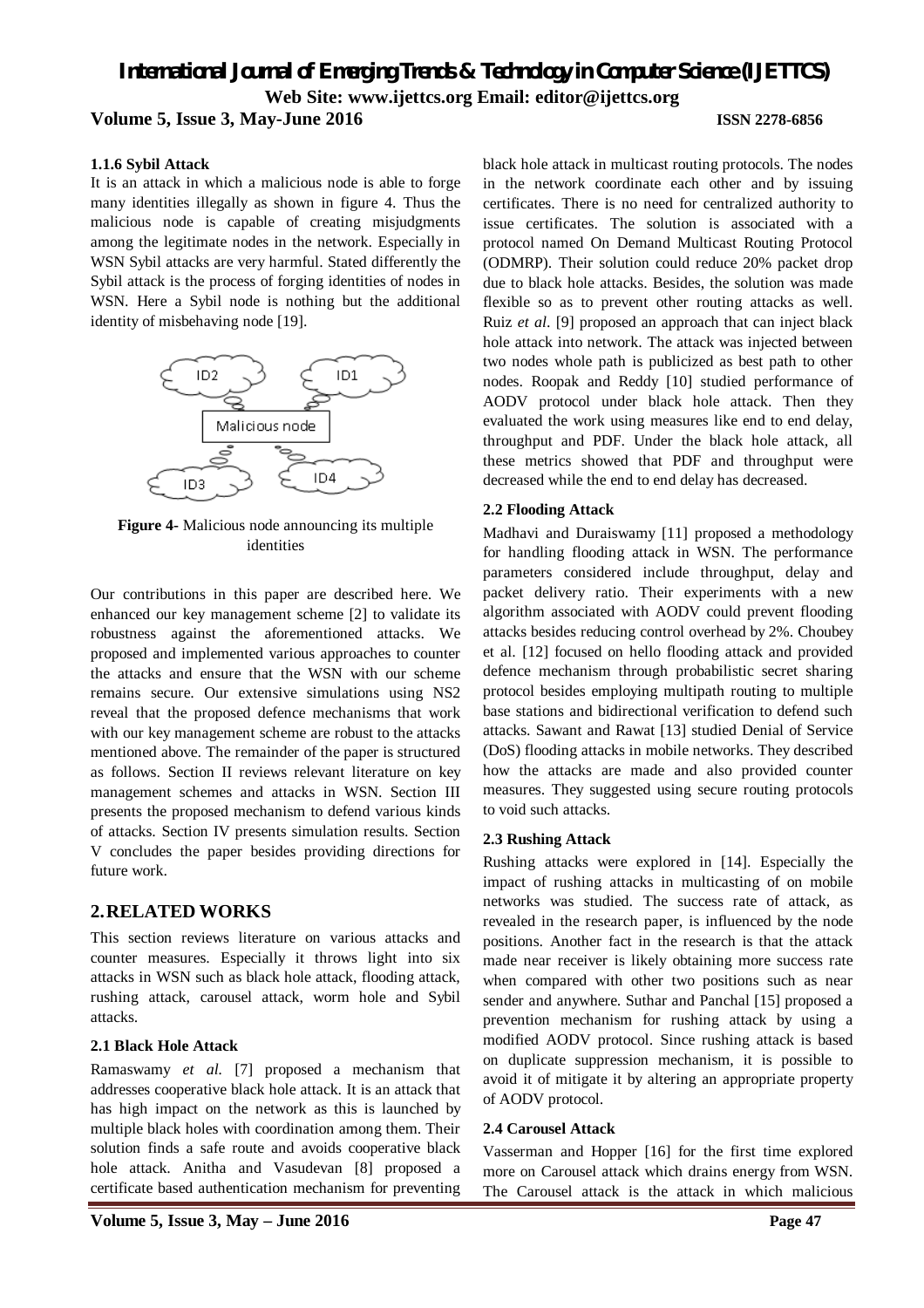our framework

packets make their way around a loop before reaching base station. This causes unnecessary traffic and results in energy wastage. They provided a counter measure to Carousel attack by letting forwarding nodes to check source routes for loops. Though this approach increases overhead, it can prevent such attacks effectively. Kim [17] used the term carousel in different meaning. He intended to describe a data structure that contains shared secret and explored carousel guessing attack and its prevention mechanism. Manimala and Devapriya [18] proposed a method known as EWMA for tolerating Carousel attacks. This approach ensures that the packets sent from source to destination do not involve in unnecessary looping prior to reaching base destination. In this paper we proposed a methodology for energy efficient solutions to counter all these attacks.

#### **2.5 Wormhole and Sybil Attacks**

Lazos et al. [20] explored the prevention mechanism of Wormhole attack which is caused due to tunneling of data from origin to destination node and then retransmit to the neighbors of destination node. They followed a graph theoretic approach to prevent the attack. Zhang et al. [19] proposed a method for identifying and preventing Sybil attack in WSN. Their approach was to identify a node which will make use of multiple identities and prevent the attack from being successful.

### **3. PROPOSED SYSTEM**

The proposed scheme is known as Attack Resilient Dynamic Key Management (ARDKM). It is based on a WSN with three layers. The layers include base station (BS), cluster head (CH) and sensor node (SN). Sensor nodes can perform sensing activities and send data to BS in a systematic fashion. There is communication between SN and CH. Two SNs can also communicate with each other. The communication between two sensors, between sensor node and cluster head and between the cluster heads and base station are secured using our key management scheme proposed in [2] where more details can be found. The technical details of network initialization, key establishment in terms of cluster key establishment, and master key establishment, periodic key updating, node addition and deletion mechanisms, and CH replacement can be found in our scheme [2]. In this paper we extend the scheme and our focus is on various attacks such as black hole attack, rushing attack, flooding attack and carousel attack. To handle these attacks efficiently and ensure that the scheme remains energy efficient and attack resilient, we implemented different mechanisms or algorithms as explained below. Before detailing into



attack prevention, we show the architectural overview of

As shown in Figure 5, the data is transmitted from source to destination through mediate nodes, where the nodes may include malicious nodes also. While transmitting the data in the network, attack analyzer must analyze the time and amount of data transmitting from source to destination. If the node transmits the data to wrong node instead of destination node, miss-judgment, path failure, data reached after timeout including fault data with regular nodes, packet dropping then message goes to controller which controls the flow, attack analyzer checks the path set into proper communication. All the attacks that are prevented in this paper are given below.

#### **3.1 Attack Detection Mechanisms**

This subsection provides detection mechanisms for black hole, flooding and rushing attacks.

#### **3.1.1 Detection of Black hole Attack**

Data is sent from source to destination through intermediate nodes. Number of sent out RREQ and received RREP messages are represented appropriately. The average of difference in each time slot is represented as DstSeq. The average of the difference between the DstSeq in RREQ message and the one held in the list are calculated. When sending or forwarding a RREQ message, each node records the destination IP address and the DstSeq in its list.

When the WSN is considered to have a state for each node a multi-dimensional feature vector is used to represent it. The destination sequence number is considered in order to detect black hole attack. In a normal state, the sequence number changes as per the traffic conditions. However in an abnormal state, the sequence number increases abnormally. Based on this, the following expressions are used to model and detect the attack.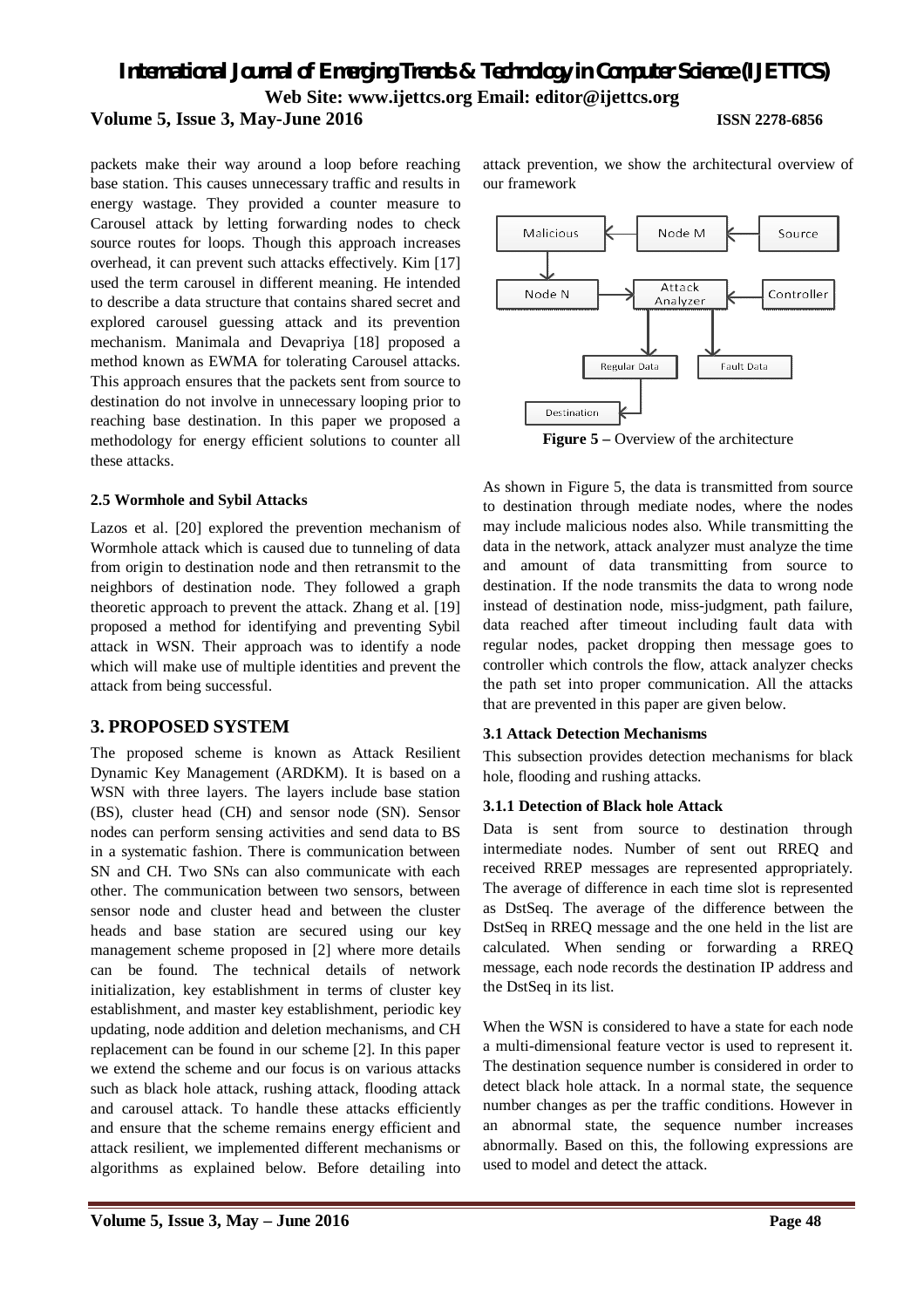#### **Volume 5, Issue 3, May-June 2016 ISSN 2278-6856**

In the i<sup>th</sup> time slot, the traffic flow at each node in WSN is considered to be a three-dimensional vector  $xi = (xi_1, x_i_2, ...)$  $xi_3$ ). The nodes with normal state generally have similar feature space while the nodes with abnormal state deviate much. The mean vector is computed as follows.

$$
\bar{x}^D = \frac{1}{N} \sum_{i=1}^N x_i
$$

Then, the distance from a sample x to the mean vector  $\vec{v}^{\,D}$  is computed as follows.

$$
d(x) = ||x - \bar{x}^D||2
$$

Based on the threshold, the occurrence of the attack is determined.

$$
\begin{cases} d(x) > T_h : \text{ attack} \\ d(x) \le T_h : \text{normal} \end{cases}
$$

The projection distance with maximum value is extracted as threshold value.

$$
T_h = d(x_I)
$$
, Where I= max of  $d(x_i)$ 

#### **3.1.2 Detection of Rushing Attack**

Bayes' theorem is used to detect rushing attack. Here S represents that there is no attack associated with a node. In the same fashion Pos and Neg indicate positive and negative values for the attack. The Bayes' theorem is as follows.

$$
P(S | Pos) = (P(S)P(Pos | S))/(P(S)P(Pos | S) + P((\overline{S})P(Pos | \overline{S})))
$$

 $P(S / Pos) \rightarrow$  Probability of occurrence of node test is only positive selfishness (Which is attack occurrence). To find the occurrence of selfishness (attack) in the network is nothing but mutual occurrence of selfishness from overall selfishness in the WSN.

$$
S = (P(S)P(Pos | S))/(P(S)P(Pos | \bar{S}))
$$

To find the probability of attack:

$$
P(S \,|\, Pos) = S/(1+S)
$$

Let R and  $\overline{R}$  be the events representing regular and not regular nodes respectively. Not regular means attack. The normal density  $P(x \mid R)$  can be computed using prior probabilities such as  $P(R)$  and P ( $\overline{R}$ ). Node density is nothing but simulation evaluated how well connected a system of randomly placed nodes are for different node densities and network sizes.

$$
P(X/R) = \frac{1}{\sigma_R \sqrt{2\pi}} e^{-\frac{1}{2} (\frac{x - \mu_R}{\sigma_R})^2}
$$
 and  

$$
P(X/\overline{R}) = \frac{1}{\sigma_{\overline{R}} \sqrt{2\pi}} e^{-\frac{1}{2} (\frac{x - \mu_{\overline{R}}}{\sigma_{\overline{R}}})^2}
$$

 $\mathbb{G}_{\mathbb{R}^n}$  is used for the summation notation & detection of attack at regular node respectively.

When continuous version of Bayes' theorem is adapted:

$$
P(R/X) = \frac{P(R)P(\frac{x}{R})}{P(R)P(\frac{x}{R}) + P(\bar{R})P(\frac{x}{R})}
$$

#### **3.1.3 Detection of Flooding Attack**

A simple mathematical analysis of flooding attack is as given below. The success ratio represented by S is used to compute the ratio of Route Request Flooding Defense (RRFD) against Route Request Flooding Attack (RRFA). A node has to authenticate routing messages from any

node in the network except malicious node. This node never forwards the required data to destination

$$
S = 1 - \frac{Number of forged RREQs forwarded by node if RRFD is used}{Total number of forged RREQs forwarded by node if RRFD is not used.}
$$

Since the value of S changes from time to time based on the attack,  $S_n$  is defined as success rate at  $(n+1)$ <sup>th</sup> attempt of an attacker. Let  $R_i$  is the success rate of WSN node in defending RRFA between  $i<sup>th</sup>$  and  $i+1<sup>th</sup>$  route discovery cycle. Let x be the number of transmitted RREQs.

$$
R_i = 1 - \frac{x}{(1 + \min(2^{i-1}, 64))x} = 1 - \frac{x}{(1 + \min(2^{i-1}, 64))}
$$

$$
S = 1 - \frac{nx}{ny + \varepsilon_{i=1}^n \min(2^{i-1}, 64) * y}
$$

 $R_i$  is  $\frac{1}{2}$  since one RDC of RREQs is dropped during the interval between the start of the first and just before the start of the second successful RDC. Where  $i=1$  and  $x=1$ .

#### **3.2 Algorithms Implemented**

This sub section provides the algorithms that are employed to handle the aforementioned attacks on WSN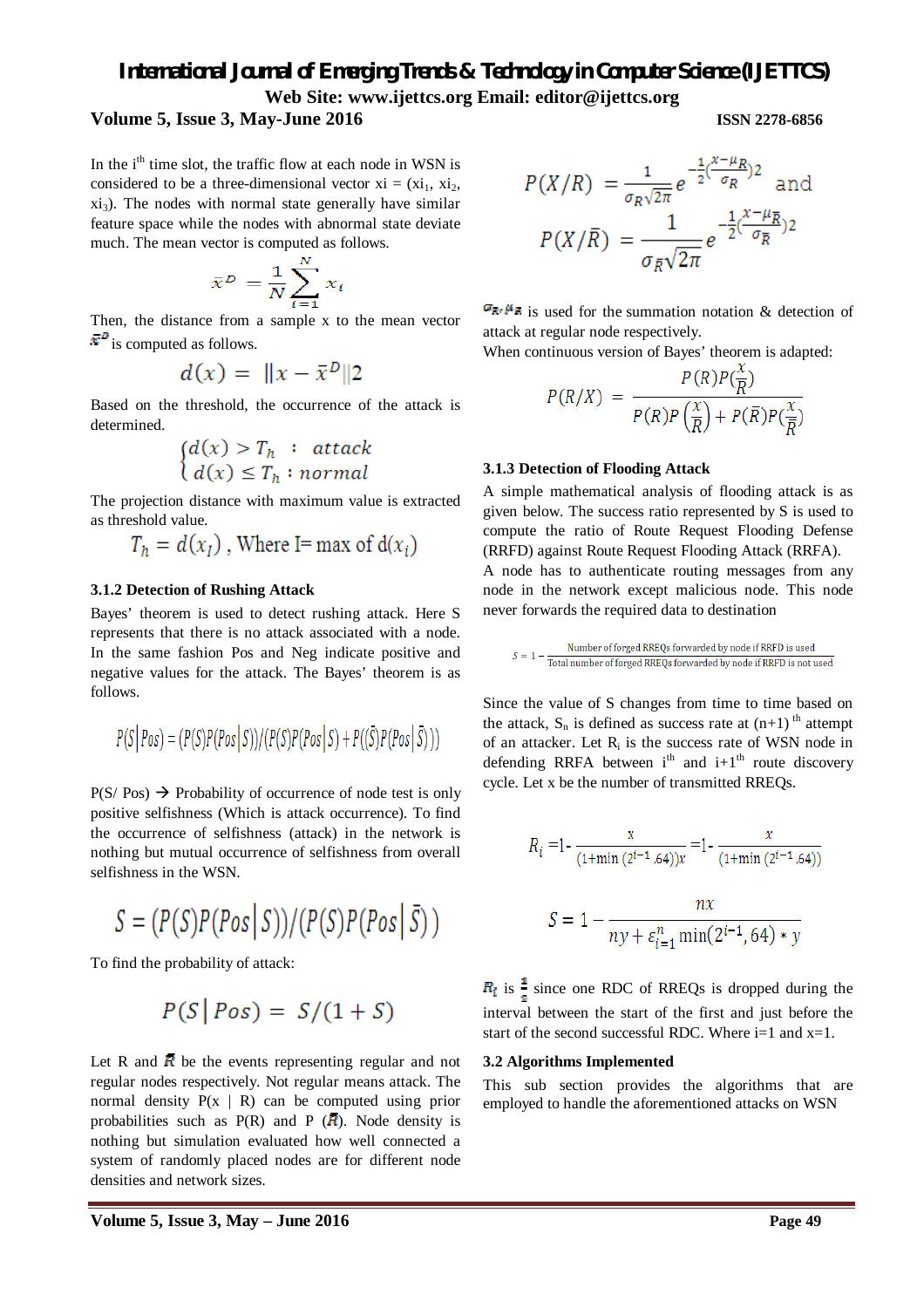### **Volume 5, Issue 3, May-June 2016 ISSN 2278-6856**

|    | Algorithm to prevent Black Hole attack                                     |
|----|----------------------------------------------------------------------------|
| 1  | Source node broadcasts RREQ                                                |
| 2  | Source node receives RREP                                                  |
| 3  | IF RREP is from the destination or reliable node Then                      |
| 4  | Route Packets to DN                                                        |
| 5  | <b>ELSE</b>                                                                |
| 7  | For each intermediate node in all nodes                                    |
| 8  | Send id of intermediate node and further request to next hop node          |
| 9  | Receive FRp and next hop node of current next hop node                     |
| 10 | Receive data routing info of intermediate node, next hop of next hop node  |
| 11 | IF next hop node is reliable Then                                          |
| 12 | Use data routing info for checking intermediate node for black hole        |
| 13 | IF intermediate node is not black hole Then                                |
| 14 | Route data packets                                                         |
| 15 | ELSE                                                                       |
| 16 | Consider it Insecure Route                                                 |
| 17 | Consider intermediate node as black hole                                   |
| 18 | Consider nodes from intermediate node to RREP generator in reverse path as |
| 19 | black holes                                                                |
| 20 | <b>END IF</b>                                                              |
| 21 | <b>ELSE</b>                                                                |
| 22 | Current intermediate node = next hop node                                  |
| 23 | <b>END IF</b>                                                              |
| 24 | <b>END IF</b>                                                              |
|    |                                                                            |

**Figure 6** – Algorithm to prevent black hole attack

As shown in Figure 6, the black hole attack is prevented by collecting multiple RREP messages for multiple redundant paths to destination besides buffering packets in order to use them when safe route is found in order to withstand black hole attack. Here is the full description of it. After getting route request from the source node, it is verified whether the data reaches to the destination through reliable nodes. Towards this end, multipath is established and buffer of data is maintained. Then the route request is rebroadcasted to destination. Further reply, next hop node of the current node and data routing information are considered. Hop of data transferring from source to destination is true or false is verified. If it is true, the black hole attack is identified. If not the process is repeated. When an attack is suspected, that path is blocked and data packets are sent in different path.

#### Algorithm to prevent flooding attack

| $\mathbf{1}$            | Node floods RREO                |
|-------------------------|---------------------------------|
| $\overline{\mathbf{z}}$ | RREO count is made at each node |
| 3                       | IF count > threshold THEN       |
| $\overline{4}$          | Suspect flooding attack         |
| 5                       | Identify error free route       |
| 6                       | Forward data packets            |
| $\overline{7}$          | <b>ELSE</b>                     |
| 8                       | Forward data packets            |
|                         | <b>END IF</b>                   |

**Figure 7** – Algorithm to prevent flooding attack

With respect to flooding attack, it is evident that route request is flooded into network by a malicious node. At each node route request is counted. Then the count is verified against a threshold value. Based on the threshold value, the flooding attack is identified and it is handled by finding an error free route for forwarding packets.

|                | <b>Algorithm to prevent Rushing attack</b>     |
|----------------|------------------------------------------------|
| 1              | Source node broadcasts RREO                    |
| $\overline{2}$ | Source node receives RREP                      |
| 3              | IF node is reliable Then                       |
| $\frac{4}{5}$  | Route data packets                             |
|                | <b>ELSE</b>                                    |
| 6              | For each Unknown source node                   |
| $\tau$         | Use middle node to send packets to next node   |
| $\bf8$         | Receive reply and routing info of all nodes    |
| $\overline{9}$ | Validate the route and each node               |
| 10             | IF data is valid and route is known THEN       |
| 11             | Route data packets                             |
| 12             | <b>ELSE</b>                                    |
| 13             | Suspect rushing attack launched by middle node |
| 14             | Fame information is detected                   |
| 15             | <b>END IF</b>                                  |
| 16             | IF node need prevention Then                   |
| 17             | Check neighbour node to find node delay        |

| <b>IT STORY TERMS DIARRAMENTE TERMS</b> |
|-----------------------------------------|
| Check neighbour node to find node delay |
| Update route with intermediate node     |
| Send route information to controller    |
| Sender gets route information           |
| Discover secure node                    |
| <b>END IF</b>                           |
| END IF                                  |
| <b>END FOR</b>                          |

**Figure 8 –** Algorithm to prevent rushing attack

As shown in Figure 8, a node receives RREQ and unicasts it to its neighbour. Then the RREQ packet is verified with time interval. Is there is discrepancy in time interval, it updates routing table and turns of promiscuous operations of the node. The check request packet is broadcasted. If the packet is received from reliable node, it is ok otherwise an alternative path is selected. In essence this mechanism identifies a node that rushes communication without following protocol formalities.

#### **Algorithm to prevent Carousel attack**

| 1 |  | Source node broadcasts RREC |
|---|--|-----------------------------|
|   |  |                             |

- Source node receives RREP  $\overline{2}$ IF RREP is from destination or a reliable node THEN
- $\overline{3}$
- $\overline{4}$ Route data packets  $\overline{5}$ 
	- Source node broadcasts RREQ
	- IF packet is from destination or a reliable node THEN Route data packets
- Else

6

18<br>19<br>20<br>21<br>22<br>23

 $\overline{24}$ 

- Send further request and identity of the packet already received for further request, Data Routing q Information entry for next hope node's next hop.
- 10 Put a data routing information entry for current intermediate node
- 11 IF next hop node is a reliable node THEN
- $12$ Check intermediate node for carousel using data routing information entry
- 13 IF intermediate node is not caurosel THEN
	- Route data packets
- 14 15 **ELSE**
- 16
- Consider route as insecure  $17$
- Consider intermediate node is a caurosel
- 18 All the nodes along the reverse path from intermediate node to the node that generated RREP is caurosel
- 19 **END IF**
- 20 ELSE
- 21 Current intermediate node = next hop node
- 22 END IF
- 23 Repeat steps for all intermediate nodes

**Figure 9 –** Algorithm to prevent carousel attack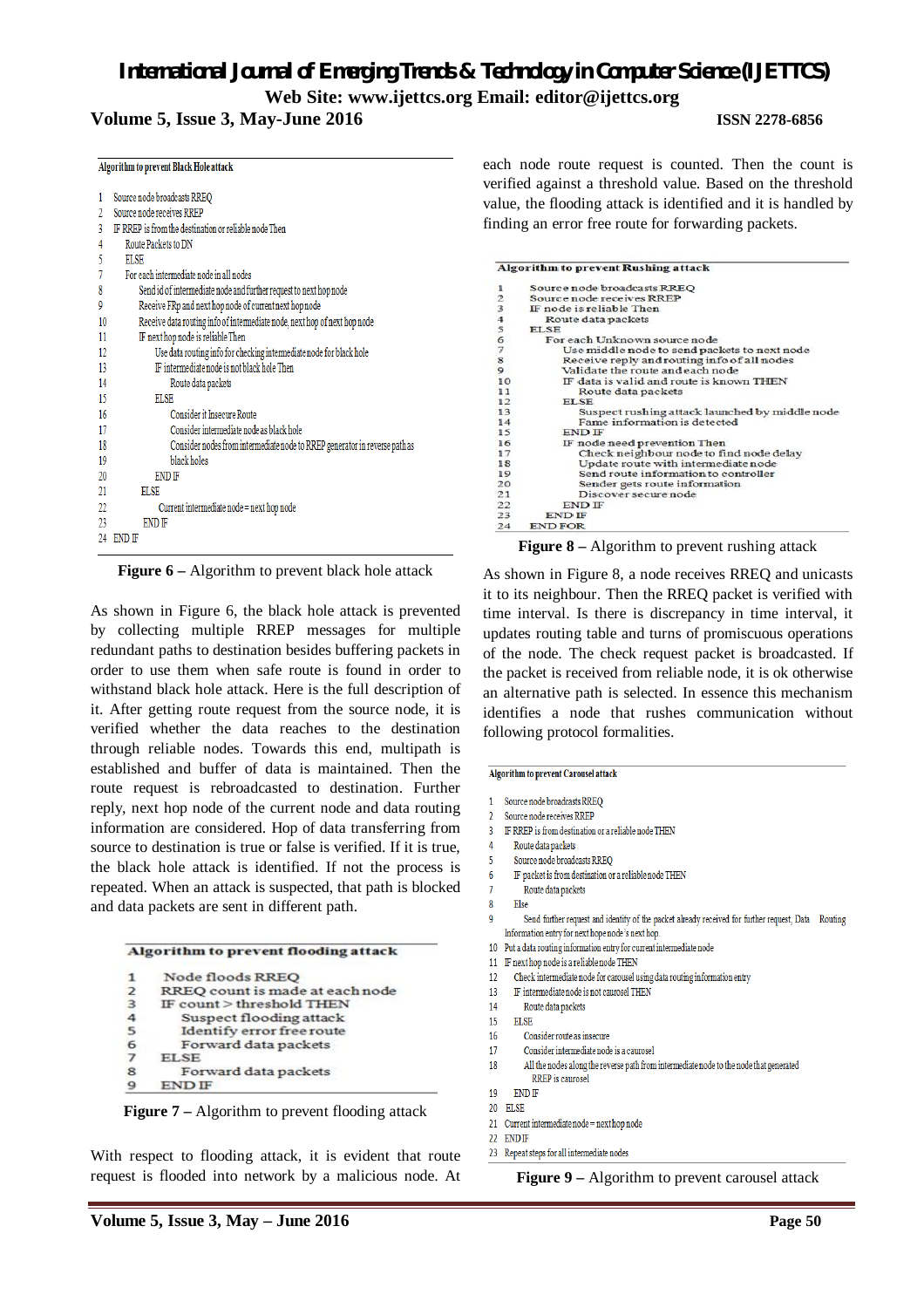With respect to carousel attack it is evident that the there is a mechanism to know whether a packet is repeatedly forwarded to intermediate nodes before sending to actual destination. This is done by maintaining a count of the visit of a packet to a node. This information updated in the routing table can help identify the carousel attack. This attack is basically to cause unnecessary traffic by sending packets to a set of nodes before sending it to destination. The proposed mechanism takes care of this kind of attack and ensures that the energy of the network is optimally utilized. Figure 9 shows an algorithm to prevent carousal attack.

| 1. start         |                                                   |
|------------------|---------------------------------------------------|
|                  | 2. Generate a data request (REQ) to neighbor node |
|                  | 3. setting the time to reach REQ to destination   |
|                  | 4. REP to REQ from respective node                |
| 5 <sub>if</sub>  |                                                   |
| 5.               |                                                   |
| 6.               | $REP$ arrived before timeout $t1 < T$             |
| 7.               | set the link status as proven                     |
| 8.               |                                                   |
| 9. else $t1 > T$ |                                                   |
| 10.              |                                                   |
| 11.              | set the link path as suspicious                   |
| 12.              | stop the communication with the link.             |
| 13.              |                                                   |
| 14.stop          |                                                   |

**Figure 10** – Shows prevention for wormhole attack

As can be seen in Figure 10, it is evident that the attack is detected based on the time flag set in the communication process. If the REQ reaches destination in the given time, it needs to be considered as legitimate else it has to be suspected and communication to such node has to be stopped.

| 1. Start  |                                                 |  |
|-----------|-------------------------------------------------|--|
|           | 2. Perform R random walks with length l         |  |
|           | 3. Receive Reply message                        |  |
|           | REP message with MAC Address                    |  |
|           | each node with MAC Address for different routes |  |
|           | 4. compare MAC respective IP Add                |  |
| $5.$ if   |                                                 |  |
| 6.        |                                                 |  |
| 7.        | Mac add matches with different IP               |  |
| 8.        | node is Sybil                                   |  |
| 9.        |                                                 |  |
| 10.else   |                                                 |  |
| 11.       | REP accepted                                    |  |
| 12. Stop. |                                                 |  |

**Figure 11** – Shows prevention for Sybil attack

As shown in Figure 11, the Sybil attack is based on the identification of MAC address. When there is evidence that the node is using forged identity then it is considered to be the node involved in Sybil attack. If not the node is considered to be a legitimate node and the communication is allowed.

## **4. SIMULATION AND RESULTS**

Simulation study has been made in order to realize the proposed approach for efficient key management. The simulation environment is as given below.

| <b>PARAMETER</b>          | <b>SPECIFICATION</b>            |  |  |  |  |
|---------------------------|---------------------------------|--|--|--|--|
| Simulation tools used     | NS2 Network Simulator (ns-2.35) |  |  |  |  |
| Simulation time           | 10 sec. 20 sec. 30 sec          |  |  |  |  |
| Number of nodes           | 100,200,300,,800                |  |  |  |  |
| <b>Transmission range</b> | 250m                            |  |  |  |  |
| Maximum speed             | $0-20$ $m/sec$                  |  |  |  |  |
| Application traffic       | CBR [constant bit rate] [20]    |  |  |  |  |
| Packet size               | 512bytes                        |  |  |  |  |
| Node mobility model       | 8 packets/sec                   |  |  |  |  |
| Protocol                  | <b>AODV</b>                     |  |  |  |  |

**Table 1:** Simulation environment details

The simulation results pertaining to performance level of the proposed method and the other attributes like packet delivery ratio, packet delay and packet dropping were recorded. The results are as shown below.

**Table 2:** Simulation result

| <b>Energy Consumption</b> |     |     |                       |     |     |     |     |
|---------------------------|-----|-----|-----------------------|-----|-----|-----|-----|
| N/W                       | 100 | 200 | 300                   | 400 | 500 | 600 | 700 |
| size                      |     |     |                       |     |     |     |     |
| <b>EEDKM</b>              | 10  | 13  | 19                    | 28  | 36  | 48  | 62  |
| Proposed                  | 3   |     | 11                    | 21  | 28  | 40  | 51  |
| BA                        | 15  | 19  | 25                    | 32  | 40  | 55  | 65  |
|                           |     |     | <b>Network Output</b> |     |     |     |     |
| N/W                       | 100 | 200 | 300                   | 400 | 500 | 600 | 700 |
| size                      |     |     |                       |     |     |     |     |
| <b>EEDKM</b>              | 120 | 170 | 250                   | 400 | 550 | 700 | 800 |
| Proposed                  | 200 | 250 | 380                   | 540 | 700 | 820 | 930 |
| BA                        | 80  | 120 | 160                   | 250 | 320 | 430 | 650 |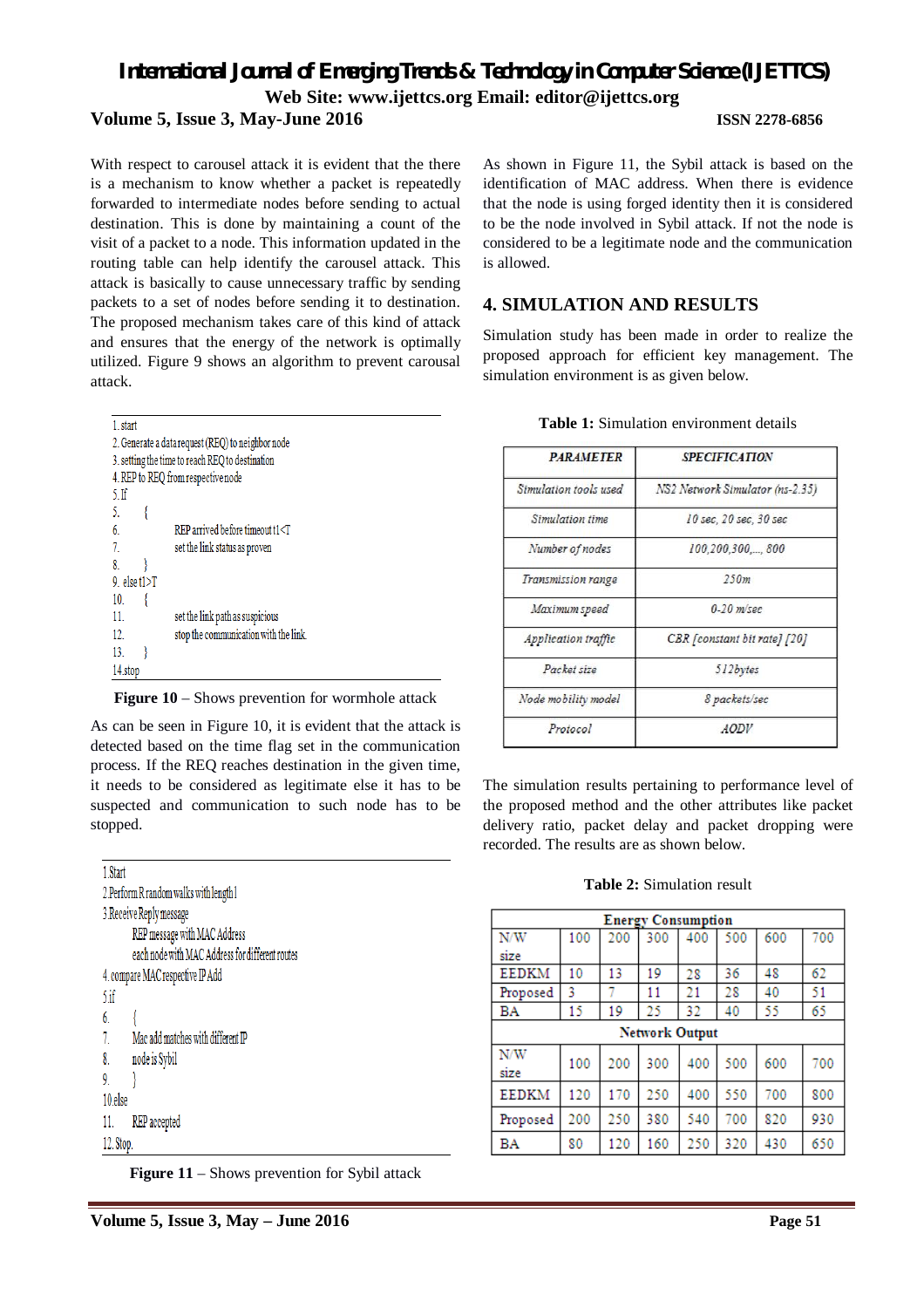**Volume 5, Issue 3, May-June 2016 ISSN 2278-6856**

| Performance on Dropping |     |     |     |                          |                               |     |     |
|-------------------------|-----|-----|-----|--------------------------|-------------------------------|-----|-----|
| Time                    | 5   | 10  | 15  | 20                       | 25                            | 30  | 35  |
| EEDKM                   | 580 | 490 | 380 | 320                      | 270                           | 210 | 160 |
| Proposed                | 500 | 400 | 300 | 250                      | 200                           | 150 | 100 |
| $\Box BA$               | 660 | 550 | 430 | 390                      | 330                           | 270 | 200 |
|                         |     |     |     |                          | Performance Analysis on Delay |     |     |
| Time                    | 5   | 10  | 15  | 20                       | 25                            | 30  | 35  |
| EEDKM                   | 800 | 710 | 600 | 390                      | 310                           | 180 | 160 |
| Proposed                | 700 | 650 | 520 | 320                      | 220                           | 120 | 110 |
| BA                      | 900 | 800 | 720 | 540                      | 425                           | 280 | 230 |
|                         |     |     |     | Performance Level Of PDR |                               |     |     |
| Time                    | 5   | 10  | 15  | 20                       | 25                            | 30  | 35  |
| <b>EEDKM</b>            | 40  | 45  | 60  | 70                       | 75                            | 87  | 90  |
| Proposed                | 50  | 55  | 72  | 78                       | 85                            | 95  | 100 |
| BA                      | 30  | 35. | 48  | 54                       | 63                            | 68  | 75  |

As can be seen in Table 2, it is evident that the simulation results pertaining to delay performance, packet delivery ratio, packet dropping, throughput and energy consumption.



**Figure 11** – Comparison of energy consumption

As shown in the above figure, the horizontal axis represents network size while the vertical axis represents energy consumption. The results revealed that there is energy consumption trend in the increasing order of network size. However, the proposed scheme shows better performance with decrease in energy consumption when compared with other schemes.



**Figure 12** – Comparison of throughput performance

As shown in the above figure, the horizontal axis represents network size while the vertical axis represents throughput. The results revealed that the throughput of proposed increases in the increasing order of network size when compared with EEDKM and BA.



**Figure 13** – Comparison of packet dropping

As shown in the above figure, the horizontal axis represents simulation time while the vertical axis represents number of packets dropped.. The results revealed that there is decreasing trend of packet dropping as simulation time goes on. However, the proposed scheme shows decrease in packet dropping which is better performance when compare to existing schemes.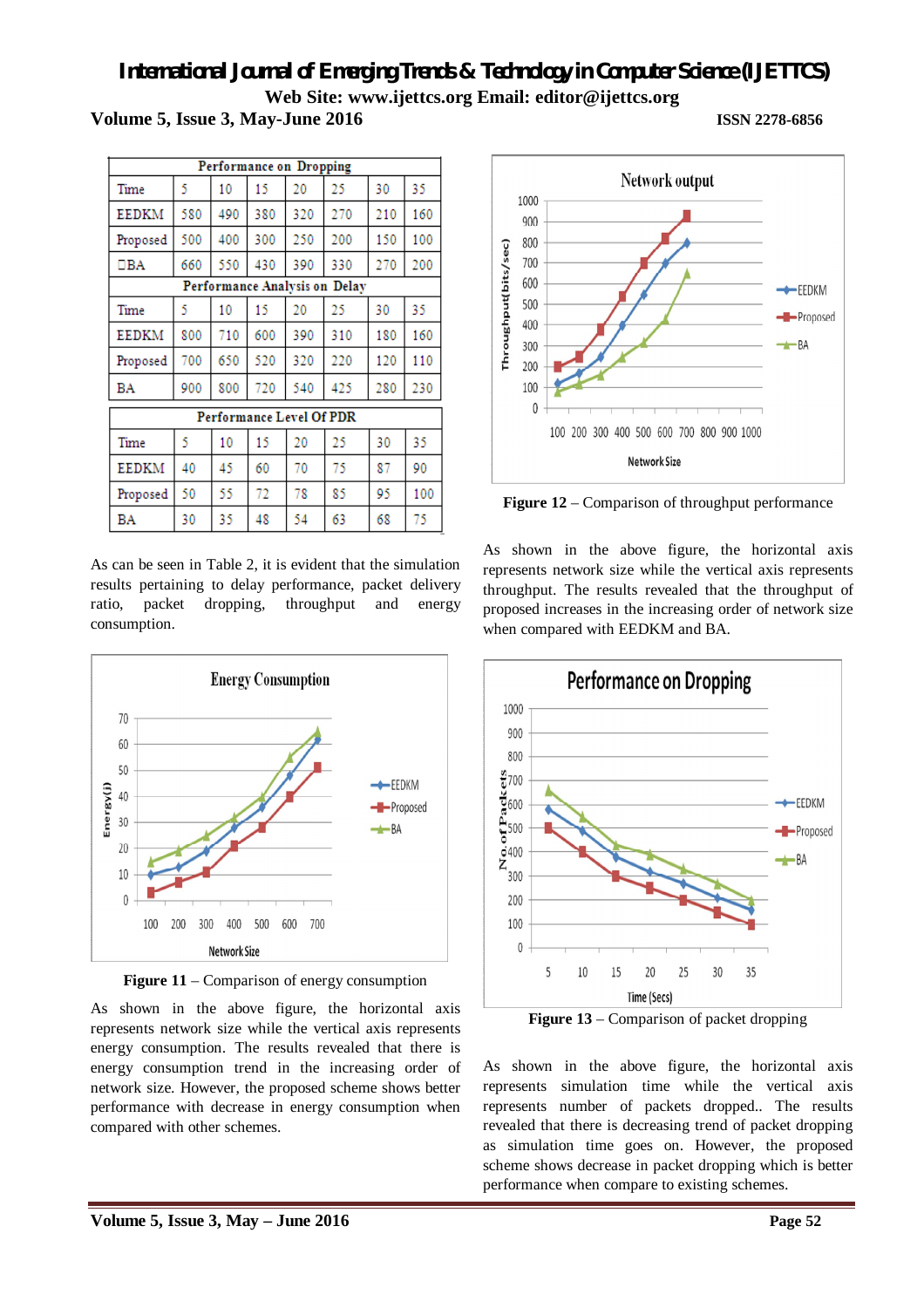**Volume 5, Issue 3, May-June 2016 ISSN 2278-6856**

#### **Comparision of Delay Performance** 1000 900 800 700 of Packets 600  $EEDKM$ 500 Proposed  $40<sup>c</sup>$  $\frac{1}{2}$ 300  $+BA$  $200$ 100  $\mathbf{0}$  $\overline{\phantom{a}}$  $10$ 15  $30^{\circ}$ 35  $20$  $25$ Time(secs)

**Figure 14** – Comparison on delay performance

As shown in the above figure, the horizontal axis represents simulation time while the vertical axis represents number of packets. The results revealed that the delay is decreased as simulation time goes on. That is the proposed scheme shows better performance when compare to other schemes.



**Figure 15** – Performance comparison of PDR

As shown in the above figure, the horizontal axis represents packet rate while the vertical axis represents the number of packets delivered. The results revealed that packet delivery increases as packet rate increases. The proposed scheme shows better performance when compare to other schemes.

## **5. DISCUSSION**

Recently Ghasemzadeh et al. [21] proposed PKC-based key agreement protocol that consumes less energy in WSN besides providing high level of security. In our previous paper [2] we explore a dynamic key management scheme for WSN. We used cluster-based sensor network for

implementing key management scheme. PKC is used for the proposed key management scheme which is based on broadcast authentication. The proposed scheme could efficiently handle attacks launched by adversaries besides ensuring that dead nodes cannot cause security leaks. The proposed scheme was energy efficient and can also handle compromised cluster head efficiently. Simulation results reveal that the proposed scheme is energy efficient and supports dynamic key management in dynamic network environment for high level of security. Compared with BA scheme, our scheme in [2] improved performance of WSN significantly in terms of energy efficiency (Figure 5 of [2]).

Then we improved our scheme in this paper to make it robust to various attacks like black hole, carousel, rushing, wormhole, Sybil and flooding attack. Extensive simulations reveal that the proposed approach is capable of preventing such attacks in WSN. When compared with our existing solution the enhanced scheme shows significant performance improvement in terms of throughput by 66.6%, energy efficiency by 70%, delay performance by 12.5%, packet dropping by 16% and packet delivery ratio by 25% besides attack resiliency. Our work in this paper is compared with our previous paper [2]. The results revealed that this paper has made significant performance improvement in terms of energy consumption (Figure 7 of [2]), throughput (Figure 8 of [2]), packet dropping (Figure 9 of [2]), delay performance (Figure 10 of [2]) and packet delivery ratio (Figure 11 of [2]).

## **6. CONCLUSIONS AND FUTURE WORK**

In this paper we studied various attacks on WSN such as black hole attack, carousel attack, rushing attack, wormhole attack, Sybil attack and flood attack. The attack model and defence mechanisms are proposed and implemented in the key management scheme proposed by us earlier [2]. The scheme is dynamic key management for dynamic WSN. It was proved to be energy efficient. In this paper our scheme is enhanced to throw light into the attack models and prevention mechanisms. The WSN used for experiments is cluster based with three layers such as base station, cluster header and sensor node. Security and energy efficiency are the two primary objectives of the scheme. In this paper it shows resiliency to the aforementioned attacks. Extensive simulation study results revealed that our scheme is dynamic and can be used with dynamic WSN for safeguarding its communications. Our scheme is compared with existing solutions and found to be better in terms of packet delivery ratio, energy consumption, delay performance, throughput and dropping. Besides, the scheme is robust to various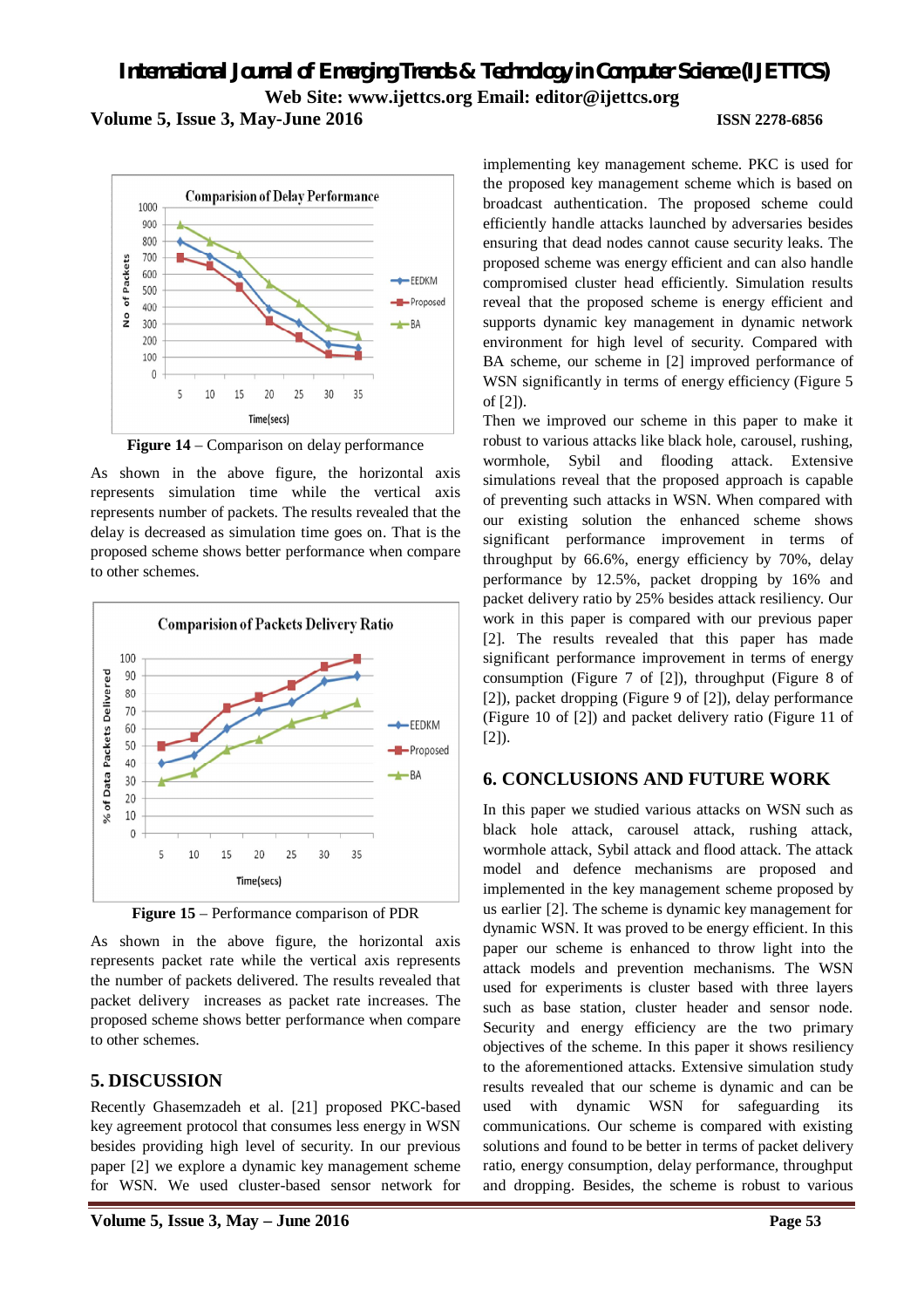### **Volume 5, Issue 3, May-June 2016 ISSN 2278-6856**

attacks launched by adversaries. This research can be extended further to explore the trade-off dynamics between level of security and the computational and communication overhead in dynamic WSN.

### **References**

- [1]. C.Krishna Priya and B.Satyanarayana. (2014). A REVIEW ON EFFICIENT KEY MANAGEMENT SCHEMES FOR SECURE ROUTING IN MOBILE AD HOC NETWORKS. ijcea, p-13-24.
- [2]. C.Krishna Priya and Bachala Sathyanarayana. (2015). Energy Efficient and Dynamic Key Management Scheme for Wireless Sensor Networks.IJAIEM. 4, p-105-115.
- [3]. Gulshan Kumar, Mritunjay Rai and Gang-soo Lee "Implementation of Cipher Block Chaining in Wireless Sensor Networks for Security Enhancement" International Journal of Security and Its Applications Vol. 6, No. 1, January, 2012.
- [4]. Madhavi, S. and K. Duraiswamy. (2013). FLOODING ATTACK AWARE SECURE AODV. Journal of Computer Scienc. 9 (1), p.1-9.
- [5]. Jiejun Kong, Xiaoyan Hong, Mario Gerla, "A new set of passive routing attacks in mobile ad hoc networks―,This work is funded by MINUTEMAN project and related STTR project of Office of Naval Research, p1- 6.
- [6]. Eugene Y. Vasserman and Nicholas Hopper. (2013). Vampire Attacks: Draining Life from Wireless Ad Hoc Sensor Networks. IEEE. 12 (2), p.32-44.
- [7]. Sanjay Ramaswamy, Huirong Fu, Manohar Sreekantaradhya, John Dixon and Kendall Nygard. (2002). Prevention of Cooperative Black Hole Attack in Wireless Ad Hoc Networks. ACM SIGSOFT Software Engineering Notes, p.1-9.
- [8]. E. A .Mary Anita,V. Vasudevan. (2010). Black Hole Attack Prevention in Multicast Routing Protocols for Mobile Ad hoc networks using Certificate Chaining. International Journal of Computer Applications. 1 (12), p.2001-2015.
- [9]. Juan-Carlos Ruiz, Jesús Friginal, David de-Andrés, Pedro Gil. (2004). Black Hole Attack Injection in Ad hoc Networks. Computational Sciences and Engineering Division. n. p.450-550.
- [10].Monika Roopak , Dr. Bvr Reddy. (2011). Performance Analysis of Aodv Protocol under Black Hole Attack. International Journal of Scientific & Engineering Researc. 2 (8), p.345-440.
- [11].Madhavi, S. and K. Duraiswamy. (2013). FLOODING ATTACK AWARE SECURE AODV. Journal of Computer Scienc. 9 (1), p.1-9.
- [12].Siddhartha Choubey1, Abha Choubey2 M.Abhilash3 , Kamal K Mehta4. (2005). Defense Mechanisms against Hello Flood Attack in Wireless Sensor Network. wsn, p.123-135.
- [13].Khushboo Sawant, Dr. M.K Rawat. (2014). Survey of DOS Flooding Attacks over MANET Environment. Khushboo Sawant et al Int. Journal of Engineering Research and Applications. 4 (5), p.450- 550.
- [14].V. PALANISAMY, P.ANNADURAI2. (2009). Impact of Rushing attack on Multicast in Mobile Ad Hoc Network. (IJCSIS) International Journal of Computer Science and Information Security. 4 (1), p.1-9.
- [15].Chinkit Suthar, Bakul Panchal. (2014). Rushing Attack Prevention with modified AODV in Mobile Ad hoc Network. 2014 IJEDR. 2 (4), p.234-305.
- [16]. Eugene Y. Vasserman and Nicholas Hopper. (2013). Vampire Attacks: Draining Life from Wireless Ad Hoc Sensor Networks. IEEE. 12 (2), p.32-44.
- [17].Hyunsung Kim. (2014). End-to-End Authentication Protocols for Personal/Portable Devices over Cognitive Radio Networks.International Journal of Security and Its Applications. 8 (4), p.123-135.
- [18].S.Manimala, A.Taskala Devapriya. (2014). Detection of Vampre Attack Using EWMA in Wireless Ad Hoc Sensor Networks. IJISET - International Journal of Innovative Science, Engineering & Technology. 1 (3), p.450-550.
- [19].Qinghua Zhang, Pan Wang, Douglas S. Reeves and Peng Ning. (n.d). Defending against Sybil Attacks in Sensor Networks. (n.d), p1-7.
- [20].L. Lazos, R. Poovendran, C. Meadows, P. Syverson and L. W. Chang. (n.d). Preventing Wormhole Attacks on Wireless Ad Hoc Networks: A Graph Theoretic Approach (n.d), p1-7.
- [21].Hamzeh Ghasemzadeh, Mohammad Reza Aref, Ali Payandeh (2000). A novel and low-energy PKC-based key agreement protocol for WSNs adversary. Broadcast Authentication. IEEE, p1-7.

#### **AUTHORS**



**Prof. B.Sathyanarayana** received his B.Sc Degree in Mathematics, Economics and Statistics from Madras University, India in 1985, Master of Computer Applications from Madurai Kamaraj University in 1988. He did his Ph.D in Computer

Networks from Sri Krishnadevaraya University, Anantapuramu, A.P. India. He has 24 years of teaching experience. His Current Research interest includes Computer Networks, Network Security and Intrusion Detection. He has published 30 research papers in National and International journals